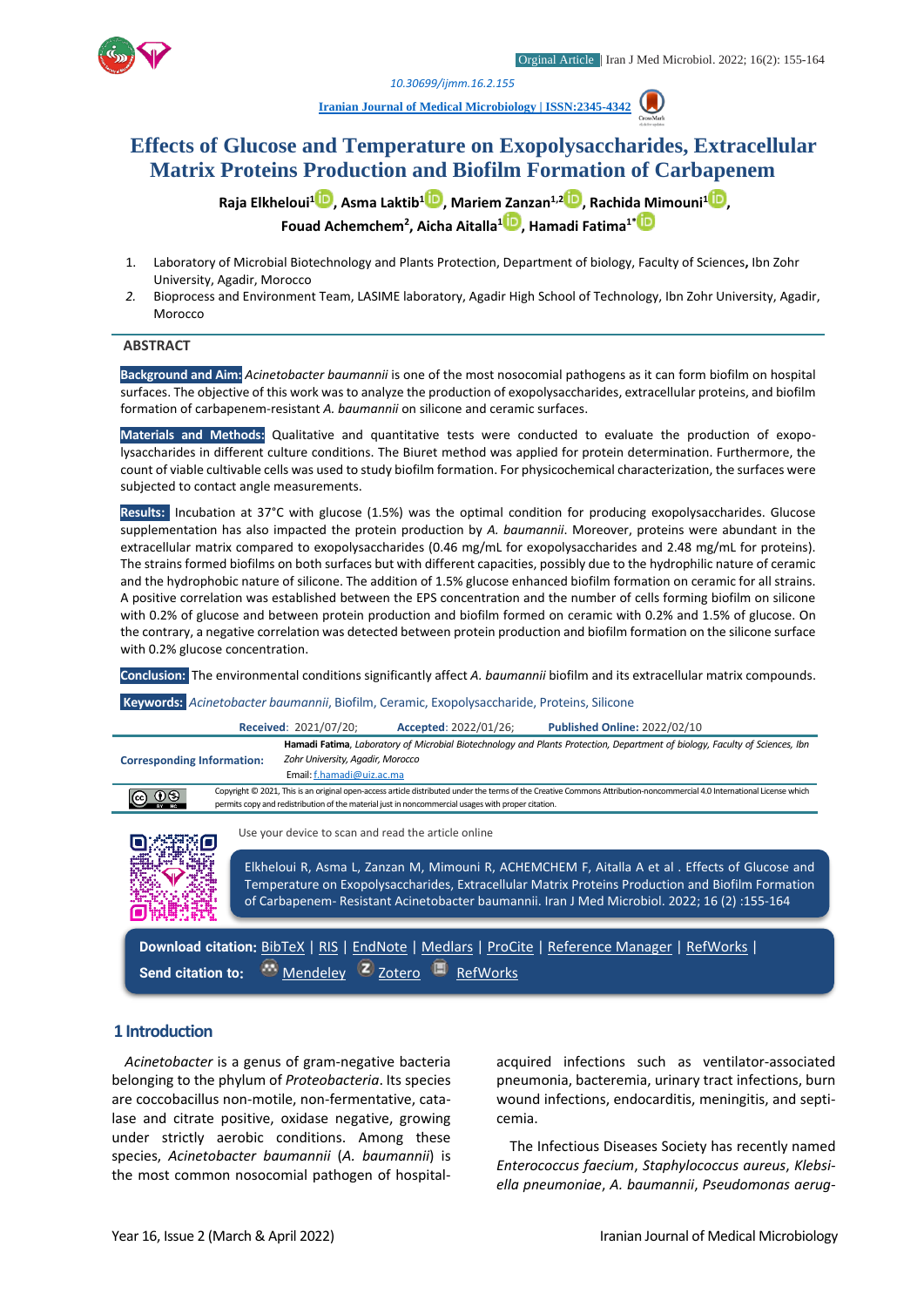*inosa*, and *Enterobacter spp.* as'the ESKAPE pathogens. This is because of their resistance to antibiotics and their ability to escape from the antibiotic action.

In the last fifteen years, *A. baumannii* has received significant attention due to its several resistance mechanisms and high rates of morbidity and mortality. *A. baumannii* is naturally resistant to many antibiotics **(1)** and, due to the widespread use of antibiotics, the multidrug-resistant (MDR) and the extensively drug-resistant *A. baumannii* (XDR) have emerged worldwide **(2, 3)**. Consequently, the treatment of diseases caused by this bacterium is impeded by this fact, limiting the therapeutic options **(1)**.

*Acinetobacter baumannii* can adhere to several abiotic surfaces, including polystyrene, polypropylene, and borosili-cate. It was shown that *A. baumannii* colonizes various objects, including medical equipment and tools, hospital furniture, and even gowns and gloves of healthcare providers **(4, 5)**. This pathogen can also adhere to biotic surfaces such as erythrocytes **(6)** and human bronchial epithelial cells **(7)**.

In addition, the biofilm formation ability of *A. baumannii* is an essential factor contributing to the persistence in the hospital environment and the occurrence of nosocomial infections **(8, 9)**. This capacity favors survival in hostile environments and acts as a barrier by reducing the activity of drugs and biocides **(10)**.

Biofilms are bacterial clusters irreversibly attached to a surface or between cells, wrapped by a matrix composed of exopolysaccharides (EPS), proteins, extracellular DNA, and water channel **(11).** The production of EPS variously termed capsule, glycolcalyx, or a slime substance is a significant virulence factor **(12)**. Bacterial adhesion, aggregation, and bacterial proliferation followed by slime production result in a biofilm capable of establishing a virulent and persistent infection on the implant **(13)**. EPS leads to an irreversible adhesion that occurs with the formation of micro-colonies, the maturation of the biofilm **(11)**, and the formation of three-dimensional biofilm structures **(14)**. On the other hand, the extracellular matrix is composed of a variety of proteins with different functions and structures, including flagella, pili type IV, and amyloid-like proteins (e.g., curli protein in *Escherichia coli* **(15)** and FapC in *Pseudomonas aeruginosa* **(16)**. Specifically, amyloid-like proteins have been recognized as one of the most important components involved in the assembly and integrity of the biofilm matrix **(17)**. Besides, the physicochemical properties of the surface also have a rather important role in this phenomenon, namely the hydrophobicity and surface tension components **(18)**.

The first aim of this work was to study the influence of the carbon source and temperature on exopolysaccharides and extracellular proteins production of Carbapenem-resistant *A*. *baumannii* strains. These strains were isolated from two hospital facility intensive care units (adult and neonatal intensive care units) **(18)**. The second aim was to determine the ability of these isolates to form biofilm on silicone and ceramic surfaces and the effect of glucose on this latter. Ceramic and silicone surfaces are frequently found in hospital environments for that they were chosen for this work. In addition, the physicochemical properties of silicone and ceramic surfaces were determined. Finally, the correlation between EPS, extracellular proteins and, biofilm formation was examined.

# **2.Materials and Methods**

#### **Bacterial Strains**

A total of 6 Carbapenem (imipenem and meropenem) resistant *A. baumannii* (Ab) strains was studied. The strains were isolated from medical devices of two hospital intensive care units (adult and neonatal intensive care units) and identified by our laboratory **(18)**. Also, the carbapenemase encoding genes were detected and identified (LAKTIB *et al.* under publication).

#### **Screening for EPS Production**

To determine EPS production, pure cultures were streaked on Trypticase Soy Agar (TSA) plates containing 0.2, 0.8, 1, 1.5, or 2% of glucose or sucrose as carbon sources. They were then incubated at 25 or 37°C for 3 days. Strains that produced slimy colonies were recorded as capable of producing EPS **(19)**.

#### **Quantification of EPS and Proteins Production**

#### **A. Extracellular Matrix (ECM) Extraction**

The strains of *A. baumannii* were incubated on TSA plates with or without glucose supplementation (0.2% and 1.5%) for 72 h at 37°C or 25°C. Subsequently, they were scraped off, suspended in 1 mL of 1.5 M NaCl solution, and incubated for 3 min at 25°C. The suspensions were then centrifuged at 5000 g for 10 min at 25°C, and the supernatants were collected as ECM fractions **(20)**.

#### **B. EPS Quantification**

EPS was quantified by the phenol-sulphuric acid method with some modifications **(21)**. In the test tube, 0.5mL of ECM sample was added to 0.5 mL of 5% phenol, followed by adding 2.5 mL of concentrated sulphuric acid. The test tube containing the solutions was then incubated for 10 min at 25°C, and optical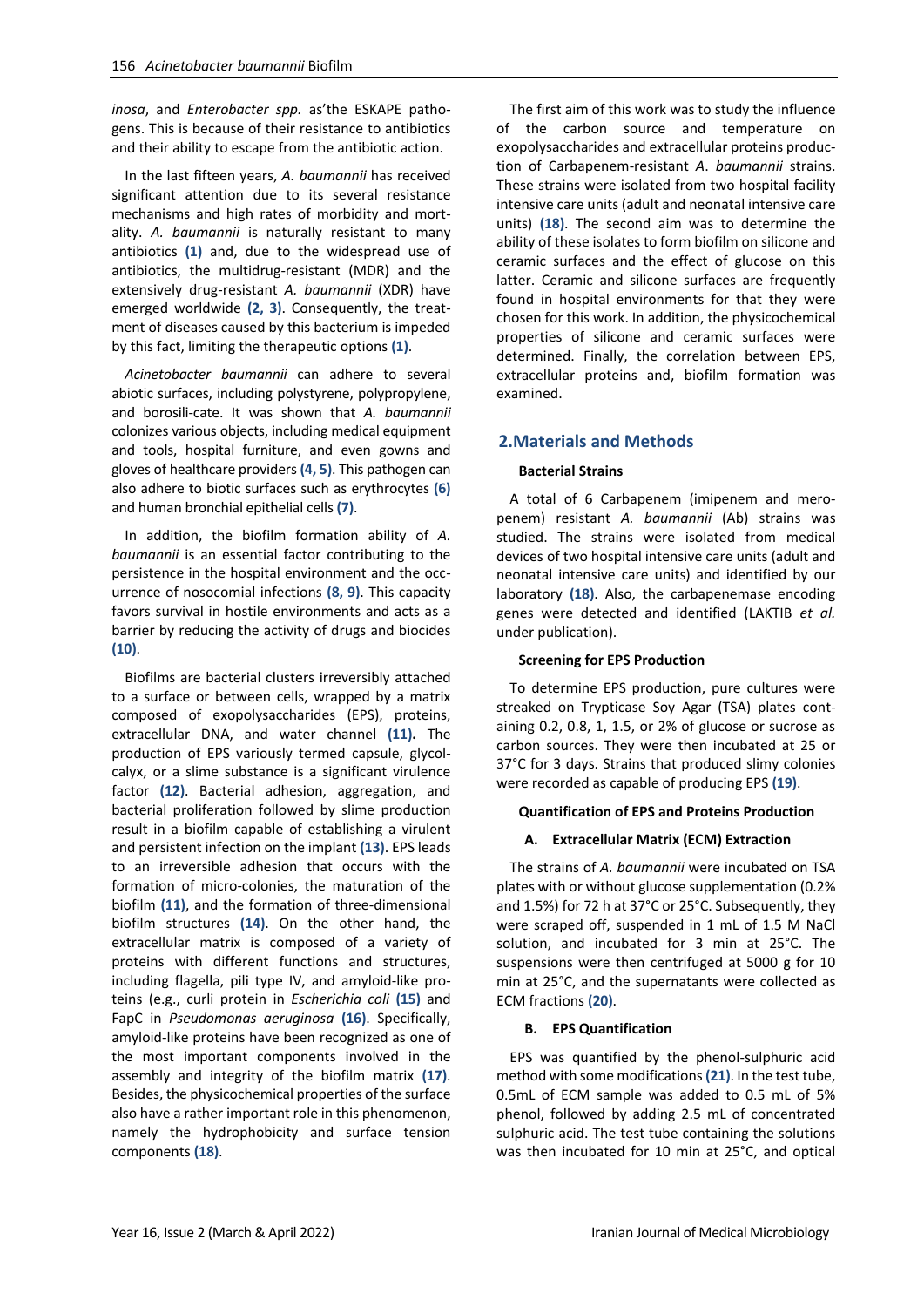density (OD) was measured at 492 nm. Glucose was used as a standard.

### **C. Protein Quantification**

To quantify proteins in the ECM fractions, we used the Biuret assay **(22)**. After adding 0.5 mL ECM, 0.2 mL Biuret reagent was added, and the mixture was then incubated for 30 min at 27°C. Subsequently, the absorbance was measured at 570 nm. Bovine serum albumin (BSA) was used as a standard.

### **Growth Conditions and Preparation of Microbial Suspension**

After incubation at 37°C on TSA plates, the cells were harvested and washed twice by centrifugation for 15 min at 8400xg, then resuspended in physiologic water (NaCl: 9 g/L) to obtain a bacterial suspension of  $10^8$  CFU/mL.

### **Preparation of Substratum Surface**

We used Silicone and Ceramic. These latter were cut into 1 cm<sup>2</sup> square  $(10 - 10)$  mm coupon-tests). Then 70% (vol/vol) ethanol solution was employed fo cleaning for 15 min and being then rinsed using distilled water. Finally, thesterilization of the substrates was performed by autoclaving for 20 min at 120°C.

### **Bacterial Adhesion**

The incubation of 10 mL of bacterial suspension wa conducted in a Petri dish that contained substratum surface coupons (3 h at 37°C). After that, to remove the non-adhering bacteria, the coupons were rinsed 3 times using distilled water.

# **Biofilm Formation**

The coupons with adhering bacteria were placed in a new Petri dish containing 20 mL of TSB with or without glucose (0.2% and 1.5%) and incubated for 72 h at 37°C. After that, they were washed three times with sterile distilled water and immersed in a test tube that contained physiological water (NaCl: 9 g/L). We detached the bacterial cells from the support utilizing a sonication bath (Power sonic 405) for 5 min. After sonication, CFUs were counted employing the serial dilution technique of the obtained bacterial suspension. The determination of the counts was done on nutrient agar plates after incubation for 24 h at 37°C by the plate count method. Each step was conducted 3 times.

# **Contact Angle Measurements and Hydrophobicity**

Contact angle measurements were performed using a goniometer by the sessile drop method. One drop of a liquid was deposited onto a dry substratum surface, as it was done in he article by AZELMAD *et al, 2018*. Three to six contact angle measurements were made on each substratum surface for all probe liquids, including formamide (99%), diiodomethane (99%), and distilled water. The Lifshitz-Van der Waals ( $v^{\text{LW}}$ ), electron donor  $(\gamma^-)$ , and electron acceptor  $(\gamma^+)$ components of the surface tension of the surfaces were estimated from the approach proposed by Oss *et al.* (1988). In this approach, the contact angles (θ) can be expressed as:

Cosθ= -1+2(γs<sup>LW</sup> γι<sup>LW</sup>)<sup>1/2</sup>/ γι + 2(γs<sup>+</sup> γι<sup>-)1/2</sup>/ γι +2(γs<sup>-</sup> γ<sub>L</sub>\*)<sup>1/2</sup>/ γι

θ is measured by the contact angle. (S) and (L) denote surface and liquid respectively.

The cell surface hydrophobicity was evaluated through contact angle measurements and using the approach of Van Oss *et al.* **(23)**, as it was done in he article by AZELMAD *et al, 2018* . In this approach, the degree of hydrophobicity of a given material (i) is expressed as the free energy of interaction between two entities of that material when immersed in water (w) ΔGiwi. If the interaction between the two entities is stronger than the interaction of each entity with water  $\Delta G_{\text{iwi}}$  < 0, the material is considered hydrophobic. Conversely, if  $\Delta G_{\text{iwi}} > 0$ , the material is hydrophilic.  $\Delta G_{\text{iwi}}$  can be calculated through the surface tension components of the interacting entities, according to:

ΔG<sub>iwi</sub>= 2 γ<sub>iw</sub>= -2[(γ<sub>i</sub><sup>LW</sup>)<sup>1/2</sup> – (γ<sub>w</sub><sup>LW</sup>)<sup>1/2</sup>)<sup>2</sup> + 2(γ<sub>i</sub><sup>+</sup>γ<sub>i</sub>)<sup>1/2</sup> + (γ<sub>w</sub><sup>+</sup>  $(\gamma_w^{\vphantom{\ast}})^{1/2} - (\gamma_i^{\vphantom{\ast}} + \gamma_w^{\vphantom{\ast}})^{1/2} - (\gamma_w^{\vphantom{\ast}} + \gamma_i^{\vphantom{\ast}})^{1/2}]$ 

# **Statistical Analysis**

Correlation analysis, one- and multi-ways ANOVA analysis of variance were applied using Statistica StatSoft version 6. The experiments were performed in triplicate. P-values of  $\leq$  0.05 were considered significant.

# **3.Results**

# **Screening for Eps Production**

All tested strains of *A. baumannii*showed a different ability to produce slimy colonies by changing the added sugar, its concentration, and the incubation temperature  $(Table 1)$ . This production was also affected by the type of strain. Ab6 appeared to be the most productive strain of mucoid colonies. A significant difference was observed between sucrose and glucose in both temperatures. Indeed, incubation at 37°C with glucose (1.5%) was optimal for maximum viscosity for all strains  $(Table 1)$  and, in particular, Ab6. On the other hand, at 37°C, viscosity raises by increasing the glucose concentration from 0.2 to 1.5% and decreases again by maintaining 2% [\(Table 1\)](#page-3-0). On the contrary, there was no significant change by increasing the sucrose concentration, and the viscosity was very low compared to glucose [\(Table 1\)](#page-3-0).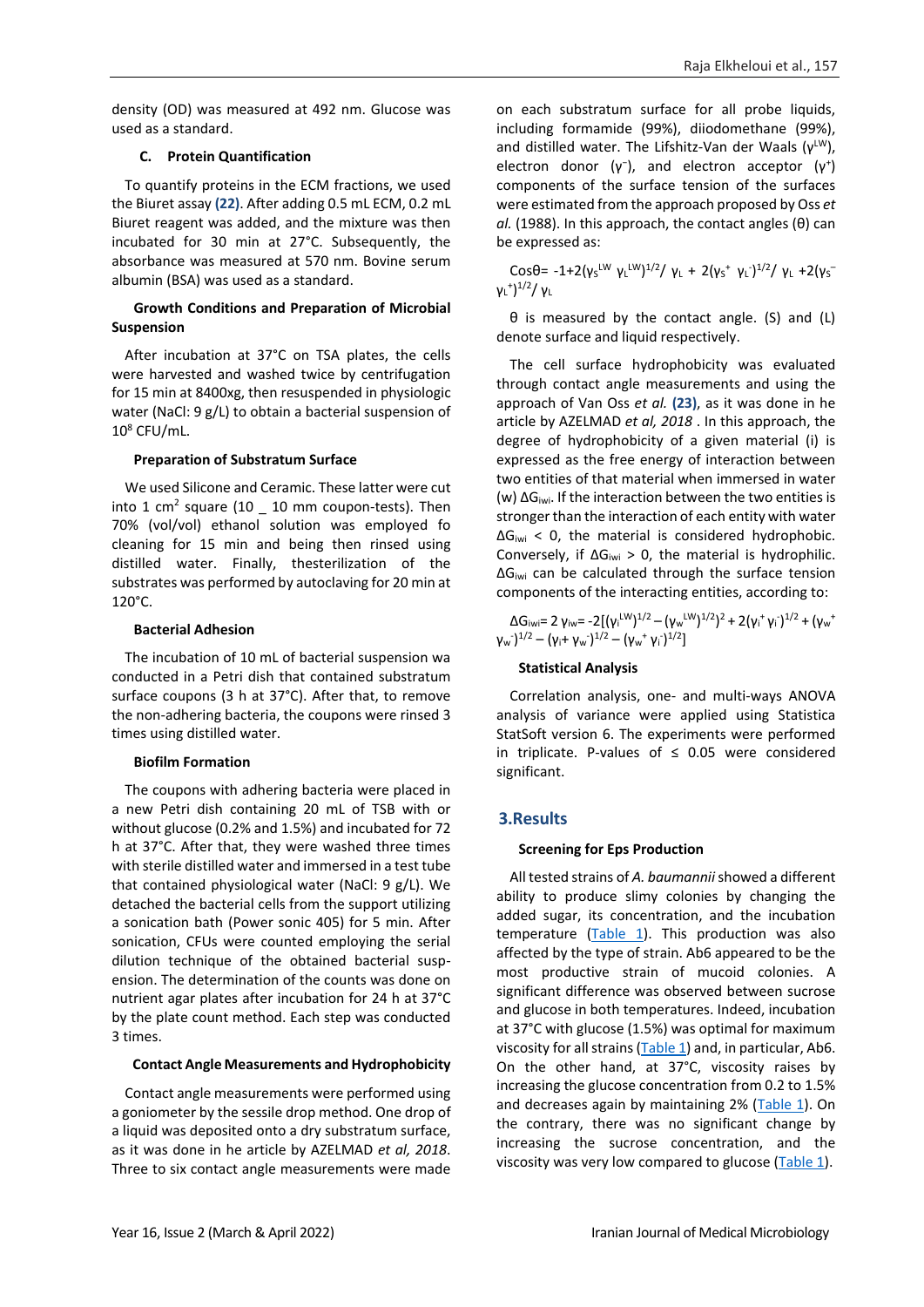By incubating the strains at 25°C, the colonies were much less slimy than 37°C for glucose, and there was no significant difference between the concentrations [\(Table 1\)](#page-3-0). Even when increasing the concentration, a complete absence of viscosity was observed for sucrose [\(Table 1\)](#page-3-0).

<span id="page-3-0"></span>**Table 1.** Formation of slimy colonies by *A. baumannii* strains in the presence of different concentrations (0.2, 0.8, 1, 1.5, or 2%) of sugars

|                 |     | <b>Glucose</b> |              |          |                |                |           |              |           |                | <b>Sucrose</b>           |           |              |           |                |     |     |              |               |  |
|-----------------|-----|----------------|--------------|----------|----------------|----------------|-----------|--------------|-----------|----------------|--------------------------|-----------|--------------|-----------|----------------|-----|-----|--------------|---------------|--|
|                 |     | $37^{\circ}$ C |              |          |                | $25^{\circ}$ C |           |              |           |                | $37^{\circ}$ C           |           |              |           | $25^{\circ}$ C |     |     |              |               |  |
| <b>Strains</b>  | 0.2 | 0.8            | $\mathbf{1}$ | 1.5      | $\overline{2}$ | 0.2            | 0.8       | $\mathbf{1}$ | 1.5       | $\overline{2}$ | 0.2                      | 0.8       | $\mathbf{1}$ | 1.5       | $\overline{2}$ | 0.2 | 0.8 | $\mathbf{1}$ | $1.5 \quad 2$ |  |
| Ab1             | $+$ | $\ddot{}$      | $\ddot{}$    | $^{++}$  | $+$            | $+$            | $\ddot{}$ | $+$          | $\ddot{}$ | $\ddot{}$      | $\overline{\phantom{a}}$ | $+$       | $\ddot{}$    | $\ddot{}$ | $\ddot{}$      |     |     |              |               |  |
| Ab <sub>2</sub> | $+$ | $+$            | $\ddot{}$    | $++$     | $+$            | $+$            | $+$       | $+$          | $+$       | $+$            | $\overline{\phantom{a}}$ | $\ddot{}$ | $+$          | $+$       | $+$            |     |     |              |               |  |
| Ab3             | $+$ | $\ddot{}$      | $\ddot{}$    | $^{++}$  | $+$            | $+$            | $+$       | $+$          | $+$       | $\ddot{}$      | $\overline{\phantom{a}}$ | $+$       | $\ddot{}$    | $+$       | $\ddot{}$      |     |     |              |               |  |
| Ab4             | $+$ | $+$            | $+$          | $++$     | $+$            | $+$            | $+$       | $+$          | $+$       | $+$            | $+$                      | $+$       | $+$          | $+$       | $+$            |     |     |              |               |  |
| Ab5             | $+$ | $\ddot{}$      | $\ddot{}$    | $^{++}$  | $+$            | $+$            | $+$       | $+$          | $+$       | $+$            | $\ddot{}$                | $+$       | $\ddot{}$    | $\ddot{}$ | $\ddot{}$      |     |     |              |               |  |
| Ab <sub>6</sub> | $+$ | $++$           | $^{++}$      | $^{+++}$ | $++$           | $+$            | $+$       | $+$          | $+$       | $\ddot{}$      | $+$                      | $\ddot{}$ | $+$          | $\ddot{}$ | $\ddot{}$      |     |     |              |               |  |

**Legend: -:** no slimy, +: slimy, ++: high viscosity, +++: very high viscosity

#### **EPS Quantification**

EPS was quantified using the phenol-sulphuric acid method. At 37°C and in the absence of glucose, the EPS concentration ranged from 0.34 (Ab3) to 0.46 mg/mL (Ab6) [\(Figure 1a\)](#page-5-0). At a concentration of 0.2%, the EPS produced by all strains decreased; for example, for Ab 6, the EPS production goes from 0.46 (without glucose) to 0.37 mg/mL (0.2% glucose). On the other hand, except for Ab3, the EPS production increased at 1.5% of glucose [\(Figure 1a\)](#page-5-0). A significant difference between the concentrations was observed (*P*≤0.01).

At 25°C, the concentrations detected are very low compared to those found at 37°C (*P*≤0.0002). For both glucose concentrations, the EPS production decreased for all strains with significant differences (*P*≤0,04) [\(Figure 1b\)](#page-5-0). In this case, it can be deduced that in addition to the stress caused by the temperature, glucose may have created another one, causing a decrease in EPS production.

To conclude, a glucose concentration of 1.5% and incubation at 37°C were the best conditions for optimal EPS production.

#### **Protein Quantification**

At 37°C, except Ab1, we observed that the proteins concentrations have increased for both glucose concentrations compared to its absence ( $Figure 1c$ ). for the three strains (Ab2, Ab3, and Ab4), proteins concentration raised with the increase of glucose concentration. On the contrary, for Ab5 and Ab6, proteins production decreased when the glucose supplementation increased [\(Figure 1c\)](#page-5-0). It appears that the maximum extracellular proteins concentration has been detected in the presence of glucose.

At 25°C, for all glucose concentrations, [Figure 1d](#page-5-0) shows that adding glucose has caused an increase in proteins production for the three strains (Ab2, Ab3, and Ab6) and decreased this concentration for the others (Ab1, Ab4, and Ab5).

#### **Biofilm Formation**

All carbapenem-resistant *A. baumannii* strains have expressed their ability to form biofilm on ceramic and silicone surfaces but with different levels [\(Table 2\)](#page-3-1).

<span id="page-3-1"></span>Table 2. The number of A. baumannii adhered cells (10<sup>4</sup> CFU/cm<sup>2</sup>) forming a biofilm.

| <b>Strains</b>  | <b>Ceramic surface</b> | Silicone surface |
|-----------------|------------------------|------------------|
| Ab <sub>1</sub> | 199.33                 | 59               |
| Ab <sub>2</sub> | 63                     | 483.33           |
| Ab <sub>3</sub> | 720                    | 90               |
| Ab <sub>4</sub> | 37                     | 45.67            |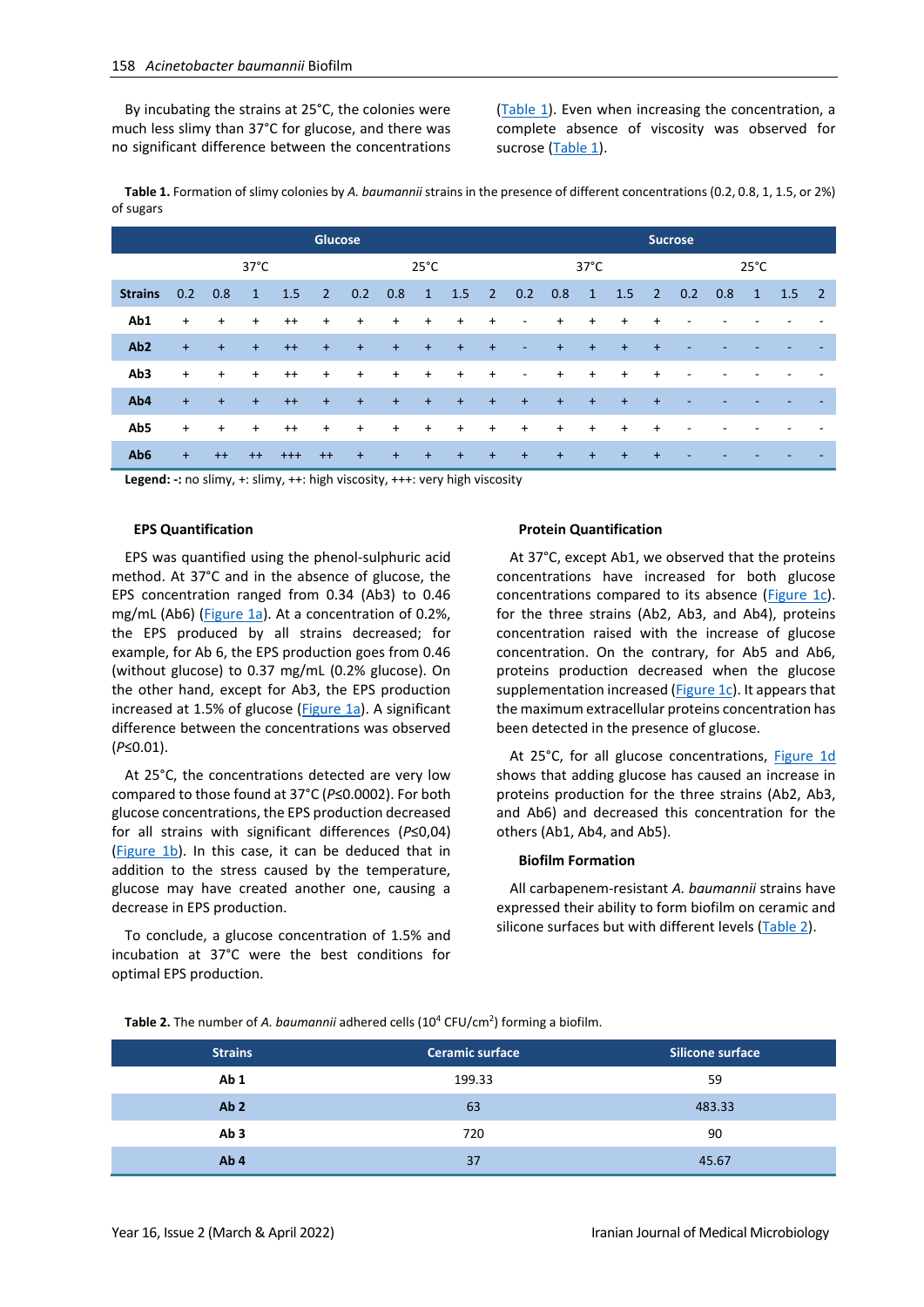| <b>Strains</b>  | <b>Ceramic surface</b> | Silicone surface |  |  |  |
|-----------------|------------------------|------------------|--|--|--|
| Ab 5            | 43                     | 41               |  |  |  |
| Ab <sub>6</sub> | 64.33                  | 65               |  |  |  |

This difference in biofilm-forming ability may be due to the physicochemical properties of the surfaces [\(Table 3\)](#page-4-0).

<span id="page-4-0"></span>**Table 3.** Contact angles (in degrees) of water (θ<sub>w</sub>), formamide (θ<sub>F</sub>), diiodomethane (θ<sub>D</sub>), the surface tension of Lifshitz-Van der Waals (γ<sup>LW</sup>), electron donor (γ<sup>-</sup>), electron acceptor (γ<sup>+</sup>) of silicone and ceramic surfaces and their free energy of interaction with water (ΔG<sub>iwi</sub>).

| <b>Surface</b>  |                  | Contact angles (°) |              |            | <b>Surface tension: components</b><br>and parameters $(mJ.m^{-2})$ |       | $\Delta G_{\text{iwi}}$<br>$(mJ.m^{-2})$ | Hydrophobicity |  |
|-----------------|------------------|--------------------|--------------|------------|--------------------------------------------------------------------|-------|------------------------------------------|----------------|--|
|                 | $\theta_{\rm D}$ | $\theta_F$         | $\theta_{w}$ | <b>yLW</b> | $Y^+$                                                              | $Y^-$ |                                          |                |  |
| <b>Ceramic</b>  | 69.73            | 61,17              | 63,03        | 23,00      | 0,67                                                               | 27,33 | 7.30                                     | Hydrophilic    |  |
| <b>Silicone</b> | 88,30            | 96,80              | 104.27       | 13,47      | 0,00                                                               | 4,53  | $-52,30$                                 | Hydrophobic    |  |

The effect of glucose on *A. baumannii* biofilm formation was also studied [\(Figure 1e, f\)](#page-5-0). In the absence of glucose, the *A. baumannii* strains expressed different preferences towards the two types of surfaces, taking the examples of Ab1, which adhered better to ceramic than silicone (*P*=0,001), and the opposite case of Ab2 (*P*=0,0002). By adding glucose, all strains formed a biofilm on silicone but to a lesser extent compared to ceramic except for Ab6, which formed more biofilm on the silicone with 0.2% of glucose than on ceramic. The greatest ability to form biofilm on the ceramic surface was expressed at a glucose concentration of 1.5% in all tested strains (*P*≤0.02). However, there was no significant difference in the majority of strains between the absence and 0,2% of glucose concentration (*P*≥0.06) except for Ab1(*P*=0.0004) and Ab3 (*P*=0.0009). For silicone surfaces, the addition of glucose did not significantly influence the biofilm format, except Ab2 and Ab6. We also observed that Ab6 reached its maximum at a glucose concentration of 0.2% (*P*=0.0002).

# **Biofilm Formation, Eps and Proteins Production**

The correlation of the biofilm formation with the quantities of EPS and proteins produced at 37°C in different glucose concentrations was also studied. There is a positive correlation between EPS production and the numbers of bacterial cells forming a biofilm on the silicone with 0.2% of glucose concentration (R= 0.79).

For proteins, a positive correlation was established between the biofilm formed on the ceramic and 1.5% of glucose (R=0.85) (Figure  $2a$ ), knowing that the highest capacity of biofilm formation for the ceramic was found at this concentration [\(Figure 1\)](#page-5-0). With a concentration of 0.2% glucose, a negative correlation was detected between protein production and biofilm formation on the silicone surface (R=-0.63) [\(Figure 2b\)](#page-6-0) and a positive one on the ceramic surface (R=0.54) [\(Figure](#page-6-0) 2c). For the rest, no correlation was detected.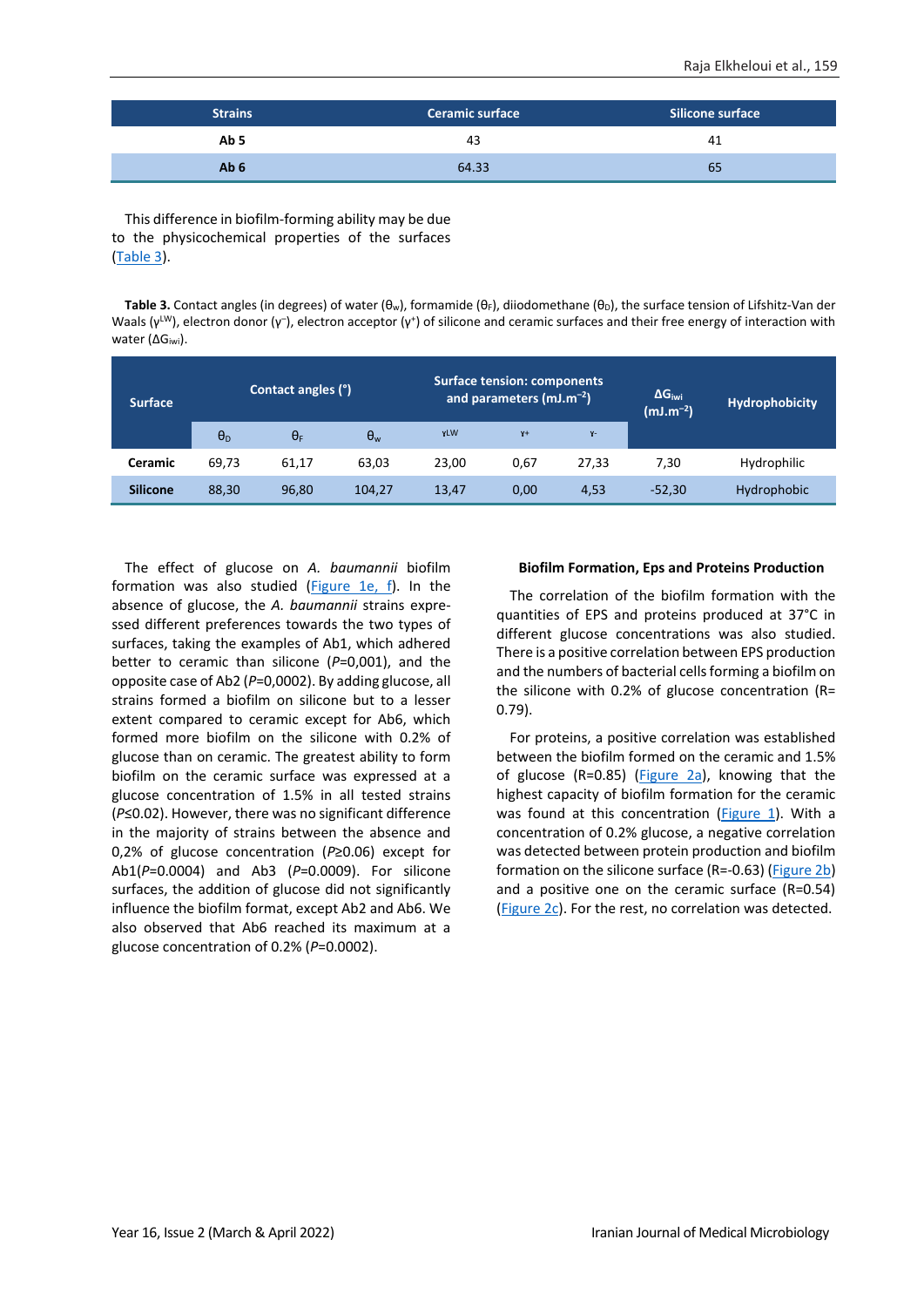

<span id="page-5-0"></span>**Figure 1.** Concentrations of EPS and extracellular proteins produced by *A. baumannii* strains at 37°C (a, c) and at 25°C (b, d) respectively, and biofilm formation on ceramic (e) and silicone (f).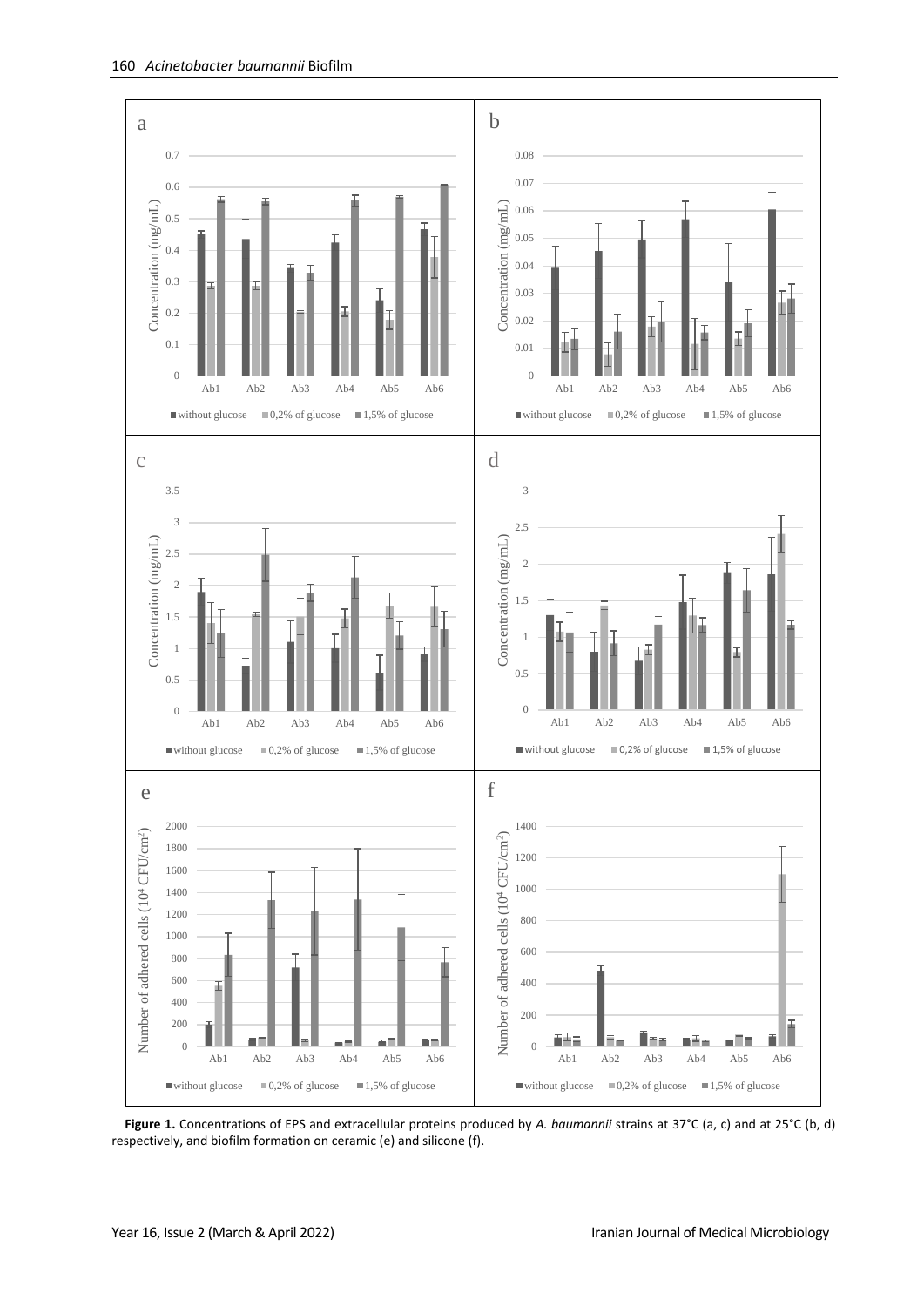

<span id="page-6-0"></span>Figure 2. Correlation between proteins production and biofilm formation, on ceramic with 1.5% of glucose (a) and on silicone (b) and ceramic (c) with 0.2% of glucose concentration.

#### **4.Discussion**

Our results have proved the powerful action of glucose on *A. baumannii* EPS and protein production and its biofilm-forming ability. Glucose can be both a carbon source and a signal molecule by affecting the expression of several genes and those involved in carbon utilization. In *Pseudomonas aeruginosa,* glucose availability is linked to the production of virulence factors **(24)**. This may also be the case for *A. baumannii* following our results. In a study based on the connection between exogenous glucose and virulence in the opportunistic pathogen *A. baumannii*, 199 genes exhibited significantly differential expression levels when incubating this pathogen in glucose-supplemented Luria Bertani medium **(25)**. 85% had higher transcription levels, while only 15% were down-regulated in this medium. In addition, the few genes down-regulated in the medium do not define any specific metabolism or biological processes while the other up-regulated are involved in cell surface composition, peptidoglycan, lipopolysaccharide, EPS production, biosynthesis of EPS precursors, and secretion systems **(25)**.

In most of the works available on databases, the EPS screening test based on slimy colonies was used for detecting lactic bacteria-produced EPS. Contradictorily to our finding when glucose was the best for *A. baumannii*, a study showed that all strains of lactic bacteria were able to produce EPS only in the presence of sucrose, and no production was detected for other types of sugar **(19)**. Sucrose was also optimal for EPS production by *Leuconostoc lactis* **(26)**. Similarly, Jung *et al.* (2013) have also detected, by quantifying EPS production under various conditions,

the highest levels of EPS in the presence of sucrose by *Cronobacter sakazakii* ATCC 12868 **(27)**.

Besides the presence of glucose, the temperature change also influenced EPS production by the tested strains since 37°C was the most suitable. Similar to our work, in the study by Junkins and Doyle, wild-type *Escherichia coli* O157:H7 strain 932 produced the greatest amounts of EPS when grown at 37°C **(28)**. On the other hand, EPS production by *Lactobacillus rhamnosus* strain C83 was 37% higher when it was incubated at 25°C instead of 37°C (100 mg/L compared with 63 mg/L) **(29)**.

Comparing the EPS and proteins produced quantities, we can observe that proteins were more important than EPS (0.46mg/mL for EPS and 2.48 mg/mL for proteins as a maximum) even with changing culture conditions ( $Figure 1$ ). This result is in line with the one described by another work which showed that proteins are the major component of the extracellular matrix of multidrug-resistant *Pseudomonas aeruginosa* DC-17 isolated from dental caries, with 1.928 mg/mL to 162.3 mg/L only of EPS **(30)**. Despite the crucial role of EPS, proteins have dominated the matrix more than EPS, which probably reflects the main function of these proteins. However, the structural information for many of these proteins is poorly understood. The amyloid-forming proteins (amyloid-like proteins) are one of the most important components of the extracellular matrix involved in the formation and stability of the biofilm **(17)**.

Our results proved that these carbapenem-resistant *A. baumannii* strains could form biofilm on both ceramic and silicone surfaces. The ability of *A.*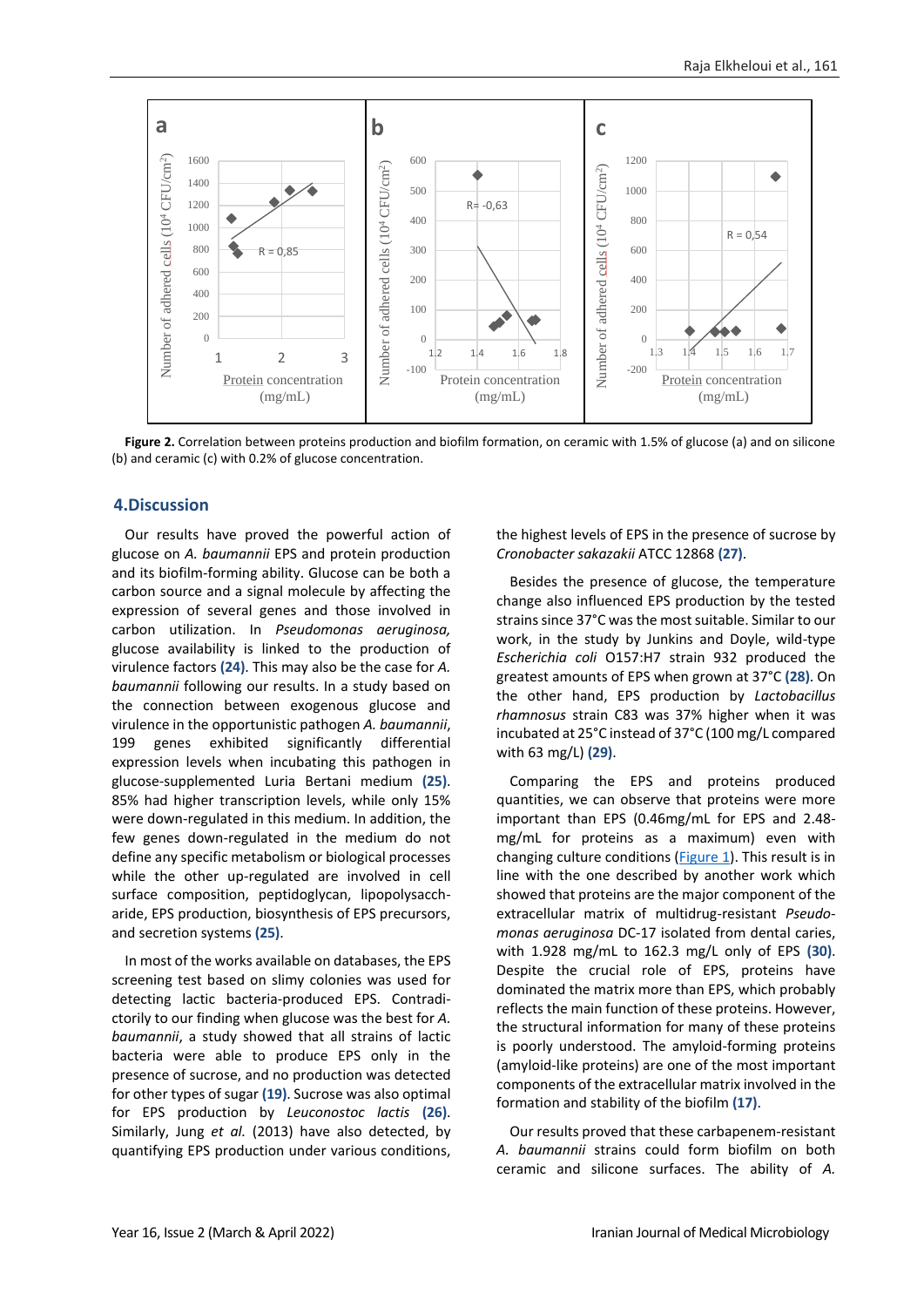*baumannii* to form a biofilm on ceramic was also investigated by Ivanković *et al.* (2017) who marked the essential role of disinfectant/surface material interactions c in the survival of *A. baumannii* biofilms on this type of support. Moreover, ceramic surfaces may be an important source of infection in hospital environments because biofilm populations on ceramic were more resistant compared with those on glass **(31)**. Silicone has excellent biocompatibility and biodurability properties, making it useful for implanttable biomedical devices. M'hamedi *et al.* (2014) have found that *A. baumannii* isolates could form biofilm on silicone **(32)**. Another work compared biofilm formation on polyvinyl chloride, silicone, and rubber latex endotracheal probes, have shown that *A. baumannii* had more susceptibility to rubber latex followed by polyvinyl chloride and silicone last **(33)**.

Contact angle measurements suggested that ceramic is a hydrophilic surface while silicone is a hydrophobic one, which could affect biofilm formation on these surfaces. It has already been proved that the physicochemical parameters of both surface and bacteria can largely affect the adhesion of bacteria and, subsequently, the formation of biofilm **(34)**. An *A. baumannii* strain that is more hydrophobic has been shown to adhere better to silicone catheters and has also produced more biofilm **(35)**. According to Azelmad *et al.* (2018), the adhesion of *P. aeruginosa* differs from one strain to another depending on the properties of the surfaces and of the strain itself **(34)**.

Concerning the glucose effect on biofilm, the most remarkable ability to form biofilm on ceramic was detected at a glucose concentration of 1.5%. However, for silicone surfaces, the addition of glucose did not greatly influence the biofilm formation. Generally, biofilm-producing bacteria are often associated with the increased synthesis of different compounds of ECM. ECM of biofilm received important attention from scientists in these recent years because of their crucial functions. In *A. baumannii*, increased production of ECM creates a protective environment that prevents antibiotic penetration and thus leading to resistance development.

Despite the intervention of EPS and proteins in the biofilm formation and the effect observed by the previous glucose results on the latter, the correlation analysis did not prove much. This lack of correlation may reflect some of the variations with this pathogen, which may pose a challenge in the treatment of

#### **Reference**

- 1. Fishbain J, Peleg AY. Treatment of Acinetobacter infections. Clin Infect Dis. 2010;51(1):79-84. [\[DOI:10.1086/653120\]](https://doi.org/10.1086/653120) [\[PMID\]](https://www.ncbi.nlm.nih.gov/pubmed/20504234)
- 2. El-Shazly S, Dashti A, Vali L, Bolaris M, Ibrahim AS. Molecular epidemiology and characterization of

biofilm formation. From these results, it can also be deduced that biofilm formation by these *A. baumannii* strains depends on several factors such as the strain itself, its intrinsic factors, the surface nature, and the surrounding environment.

### **5. Conclusion**

In conclusion, the results showed that all clinical isolates of carbapenem-resistant *A. baumannii* tested were slimmer in the presence of glucose at 37°C. Glucose has also improved these strains' exopolysaccharides and proteins production and biofilm formation. *A. baumannii* can form biofilms on both silicone and ceramic surfaces. The results obtained in this paper confirmed that biofilm is a multifactorial character. It involves different factors like bacteria, its determinants, and the capacity of these bacteria to produce EPS and proteins. In addition, the growing conditions (i.e., glucose amount and temperature) and surface properties of both cell surface and substratum also have a significant effect on this phenomenon. Depending on these factors, Carbapenem-resistant *A. baumannii* probably uses different approaches to form a biofilm, increase its hospital colonization, and increase its morbidity and mortality. Therefore, we must understand these approaches more to select an appropriate anti-*A*. *baumannii* biofilm therapy. Further work is necessary to elucidate the effects of growth conditions on biofilm formation, EPS, and proteins production and discover the different strategies used by this bacterium to persist and infect in the hospital environment. On the other hand, the environment and its components must be considered when studying the formation of biofilm, especially when it concerns pathogens because a simple change can alter the bacterium's behavior.

#### **Acknowledgment**

None.

# **Funding**

There is no funding; the research was supported by our university.

# **Conflict of Interest**

We declare that there are no conflicts of interest.

multiple drug-resistant (MDR) clinical isolates of Acinetobacter baumannii. Int J Infect Dis. 2015;41:42- 9. [\[DOI:10.1016/j.ijid.2015.10.016\]](https://doi.org/10.1016/j.ijid.2015.10.016) [\[PMID\]](https://www.ncbi.nlm.nih.gov/pubmed/26518066) [\[PMCID\]](http://www.ncbi.nlm.nih.gov/pmc/articles/PMC4691561)

3. Li P, Niu W, Li H, Lei H, Liu W, Zhao X, et al. Rapid detection of Acinetobacter baumannii and molecular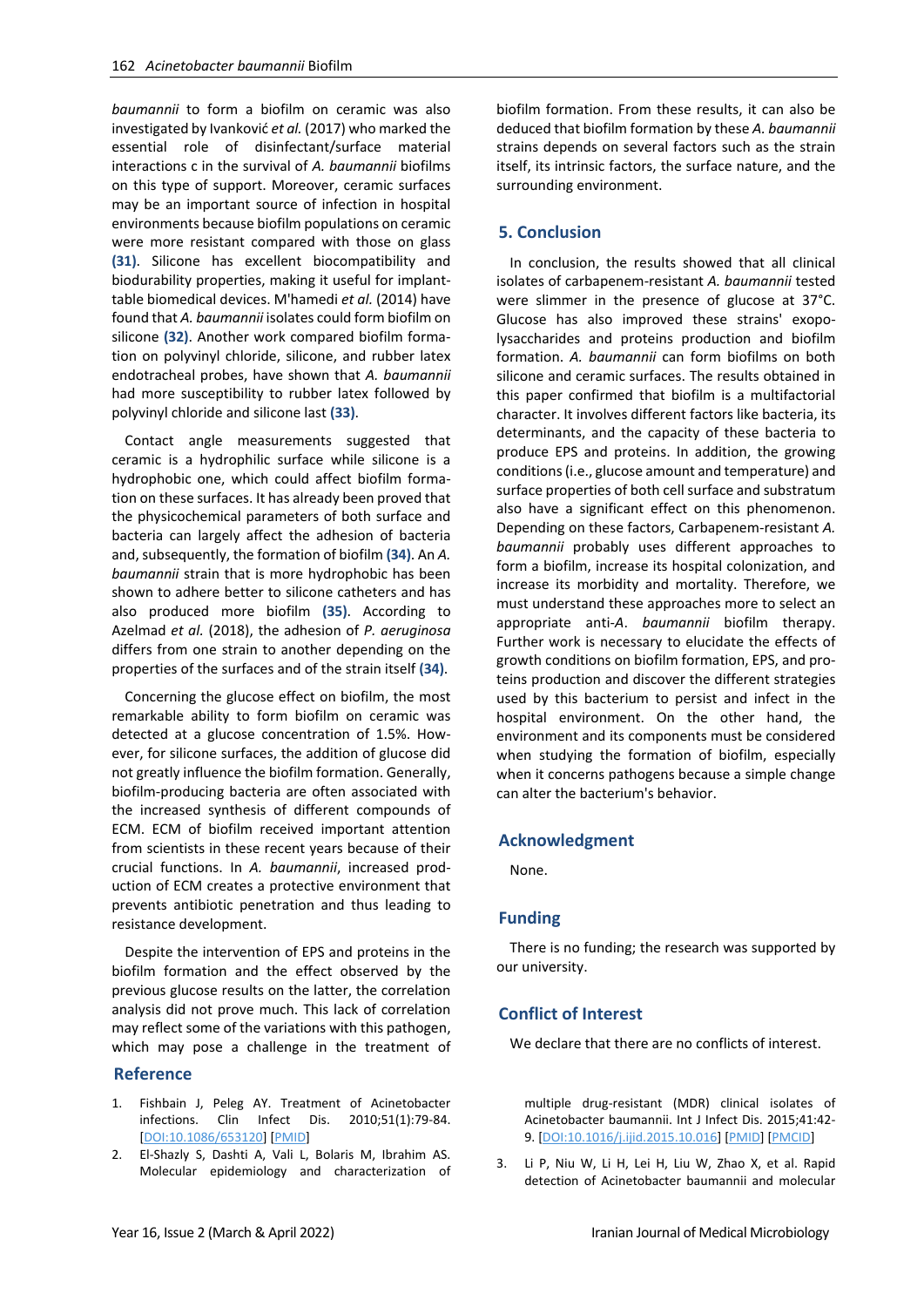epidemiology of carbapenem-resistant A. baumannii in two comprehensive hospitals of Beijing, China. Front Microbiol. 2015;6:997. [\[DOI:10.3389/fmicb.2015.00997\]](https://doi.org/10.3389/fmicb.2015.00997) [\[PMID\]](https://www.ncbi.nlm.nih.gov/pubmed/26441924) [\[PMCID\]](http://www.ncbi.nlm.nih.gov/pmc/articles/PMC4585070)

- 4. Wilks M, Wilson A, Warwick S, Price E, Kennedy D, Ely A, et al. Control of an outbreak of multidrug-resistant Acinetobacter baumannii-calcoaceticus colonization and infection in an intensive care unit (ICU) without closing the ICU or placing patients in isolation. Infect Control Hosp Epidemiol. 2006;27(7):654-8. [\[DOI:10.1086/507011\]](https://doi.org/10.1086/507011) [\[PMID\]](https://www.ncbi.nlm.nih.gov/pubmed/16807837)
- 5. Morgan DJ, Liang SY, Smith CL, Johnson JK, Harris AD, Furuno JP, et al. Frequent multidrug-resistant Acinetobacter baumannii contamination of gloves, gowns, and hands of healthcare workers. Infect Control Hosp Epidemiol. 2010;31(7):716-21. [\[DOI:10.1086/653201\]](https://doi.org/10.1086/653201) [\[PMID\]](https://www.ncbi.nlm.nih.gov/pubmed/20486855) [\[PMCID\]](http://www.ncbi.nlm.nih.gov/pmc/articles/PMC3010849)
- 6. Cevahir N, Demir M, Kaleli I, Gurbuz M, Tikvesli S. Evaluation of biofilm production, gelatinase activity, and mannose-resistant hemagglutination in Acinetobacter baumannii strains. J Microbiol Immunol Infect. 2008;41(6):513-8.
- 7. Lee JC, Koerten H, van den Broek P, Beekhuizen H, Wolterbeek R, van den Barselaar M, et al. Adherence of Acinetobacter baumannii strains to human bronchial epithelial cells. Res Microbiol. 2006;157(4):360-6. [\[DOI:10.1016/j.resmic.2005.09.011\]](https://doi.org/10.1016/j.resmic.2005.09.011) [\[PMID\]](https://www.ncbi.nlm.nih.gov/pubmed/16326077)
- 8. Antunes LC, Visca P, Towner KJ. Acinetobacter baumannii: evolution of a global pathogen. Pathog Dis. 2014;71(3):292-301. [\[DOI:10.1111/2049-632X.12125\]](https://doi.org/10.1111/2049-632X.12125) [\[PMID\]](https://www.ncbi.nlm.nih.gov/pubmed/24376225)
- 9. Peleg AY, Seifert H, Paterson DL. Acinetobacter baumannii: emergence of a successful pathogen. Clin Microbiol Rev. 2008;21(3):538-82. [\[DOI:10.1128/CMR.00058-07\]](https://doi.org/10.1128/CMR.00058-07) [\[PMID\]](https://www.ncbi.nlm.nih.gov/pubmed/18625687) [\[PMCID\]](http://www.ncbi.nlm.nih.gov/pmc/articles/PMC2493088)
- 10. Gordon NC, Wareham DW. Multidrug-resistant Acinetobacter baumannii: mechanisms of virulence and resistance. Int J Antimicrob Agents. 2010;35(3): 219-26. [\[DOI:10.1016/j.ijantimicag.2009.10.024\]](https://doi.org/10.1016/j.ijantimicag.2009.10.024) [\[PMID\]](https://www.ncbi.nlm.nih.gov/pubmed/20047818)
- 11. Wu H, Moser C, Wang HZ, Hoiby N, Song ZJ. Strategies for combating bacterial biofilm infections. Int J Oral Sci. 2015;7(1):1-7. [\[DOI:10.1038/ijos.2014.65\]](https://doi.org/10.1038/ijos.2014.65) [\[PMID\]](https://www.ncbi.nlm.nih.gov/pubmed/25504208) [\[PMCID\]](http://www.ncbi.nlm.nih.gov/pmc/articles/PMC4817533)
- 12. Baselga R, Albizu I, Amorena B. Staphylococcus aureus capsule and slime as virulence factors in ruminant mastitis. A review. Vet Microbiol. 1994;39(3-4):195- 204. [\[DOI:10.1016/0378-1135\(94\)90157-0\]](https://doi.org/10.1016/0378-1135(94)90157-0)
- 13. MacKintosh EE, Patel JD, Marchant RE, Anderson JM. Effects of biomaterial surface chemistry on the adhesion and biofilm formation of Staphylococcus epidermidis in vitro. J Biomed Mater Res A. 2006;78(4):836-42. [\[DOI:10.1002/jbm.a.30905\]](https://doi.org/10.1002/jbm.a.30905) [\[PMID\]](https://www.ncbi.nlm.nih.gov/pubmed/16817192)
- 14. Danese PN, Pratt LA, Kolter R. Exopolysaccharide production is required for development of Escherichia coli K-12 biofilm architecture. J Bacteriol. 2000;182(12): 3593-6. [\[DOI:10.1128/JB.182.12.3593-3596.2000\]](https://doi.org/10.1128/JB.182.12.3593-3596.2000) [\[PMID\]](https://www.ncbi.nlm.nih.gov/pubmed/10852895) [\[PMCID\]](http://www.ncbi.nlm.nih.gov/pmc/articles/PMC101973)
- 15. Chapman MR, Robinson LS, Pinkner JS, Roth R, Heuser J, Hammar M, et al. Role of Escherichia coli curli operons in directing amyloid fiber formation. Science. 2002;295(5556):851-5. [\[DOI:10.1126/science.1067484\]](https://doi.org/10.1126/science.1067484) [\[PMID\]](https://www.ncbi.nlm.nih.gov/pubmed/11823641) [\[PMCID\]](http://www.ncbi.nlm.nih.gov/pmc/articles/PMC2838482)
- 16. Dueholm MS, Petersen SV, Sonderkaer M, Larsen P, Christiansen G, Hein KL, et al. Functional amyloid in Pseudomonas. Mol Microbiol. 2010;77(4):1009-20. [\[DOI:10.1111/j.1365-2958.2010.07269.x\]](https://doi.org/10.1111/j.1365-2958.2010.07269.x) [\[PMID\]](https://www.ncbi.nlm.nih.gov/pubmed/20572935)
- 17. Taglialegna A, Lasa I, Valle J. Amyloid Structures as Biofilm Matrix Scaffolds. J Bacteriol. 2016;198 (19):2579-88. [\[DOI:10.1128/JB.00122-16\]](https://doi.org/10.1128/JB.00122-16) [\[PMID\]](https://www.ncbi.nlm.nih.gov/pubmed/27185827) [\[PMCID\]](http://www.ncbi.nlm.nih.gov/pmc/articles/PMC5019065)
- 18. Laktib A, Hassi M, Hamadi F, Mimouni R, Bourouache M, Bihadassen B, et al. Identification and antibiotic resistance of nosocomial bacteria isolated from the hospital environment of two intensive care units. Moroccan J Biol. 2018; 15(2018):24-41.
- 19. Smitinont T, Tansakul C, Tanasupawat S, Keeratipibul S, Navarini L, Bosco M, et al. Exopolysaccharideproducing lactic acid bacteria strains from traditional Thai fermented foods: isolation, identification and exopolysaccharide characterization. Int J Food Microbiol. 1999;51(2-3):105-11. [\[DOI:10.1016/S0168-](https://doi.org/10.1016/S0168-1605(99)00094-X) [1605\(99\)00094-X\]](https://doi.org/10.1016/S0168-1605(99)00094-X)
- 20. Chiba A, Sugimoto S, Sato F, Hori S, Mizunoe Y. A refined technique for extraction of extracellular matrices from bacterial biofilms and its applicability. Microb Biotechnol. 2015;8(3):392-403. [\[DOI:10.1111/1751-7915.12155\]](https://doi.org/10.1111/1751-7915.12155) [\[PMID\]](https://www.ncbi.nlm.nih.gov/pubmed/25154775) [\[PMCID\]](http://www.ncbi.nlm.nih.gov/pmc/articles/PMC4408173)
- 21. Tiwari V, Tiwari D, Patel V, Tiwari M. Effect of secondary metabolite of Actinidia deliciosa on the biofilm and extra-cellular matrix components of Acinetobacter baumannii. Microb Pathog. 2017;110:345-51. [\[DOI:10.1016/j.micpath.2017.07.013\]](https://doi.org/10.1016/j.micpath.2017.07.013) [\[PMID\]](https://www.ncbi.nlm.nih.gov/pubmed/28705748)
- 22. Mailafia S, Ajogi I, Nok A. Quantification of total soluble protein concentration in aeromonaspecies by spectrophotometric methods. Niger Vet J. 2009;30(1). [\[DOI:10.4314/nvj.v30i1.65163\]](https://doi.org/10.4314/nvj.v30i1.65163)
- 23. Van Oss CJ, Chaudhury MK, Good RJ. Interfacial Lifshitzvan der Waals and polar interactions in macroscopic systems. Chem Rev. 2002;88(6):927-41 . [\[DOI:10.1021/cr00088a006\]](https://doi.org/10.1021/cr00088a006)
- 24. Daddaoua A, Molina-Santiago C, de la Torre J, Krell T, Ramos JL. GtrS and GltR form a two-component system: the central role of 2-ketogluconate in the expression of exotoxin A and glucose catabolic enzymes in Pseudomonas aeruginosa. Nucleic Acids Res. 2014;42(12):7654-63. [\[DOI:10.1093/nar/gku496\]](https://doi.org/10.1093/nar/gku496) [\[PMID\]](https://www.ncbi.nlm.nih.gov/pubmed/24920832) [\[PMCID\]](http://www.ncbi.nlm.nih.gov/pmc/articles/PMC4081096)
- 25. Rossi E, Longo F, Barbagallo M, Peano C, Consolandi C, Pietrelli A, et al. Glucose availability enhances lipopolysaccharide production and immunogenicity in the opportunistic pathogen Acinetobacter baumannii. Future Microbiol. 2016;11(3):335-49. [\[DOI:10.2217/fmb.15.153\]](https://doi.org/10.2217/fmb.15.153) [\[PMID\]](https://www.ncbi.nlm.nih.gov/pubmed/26934424)